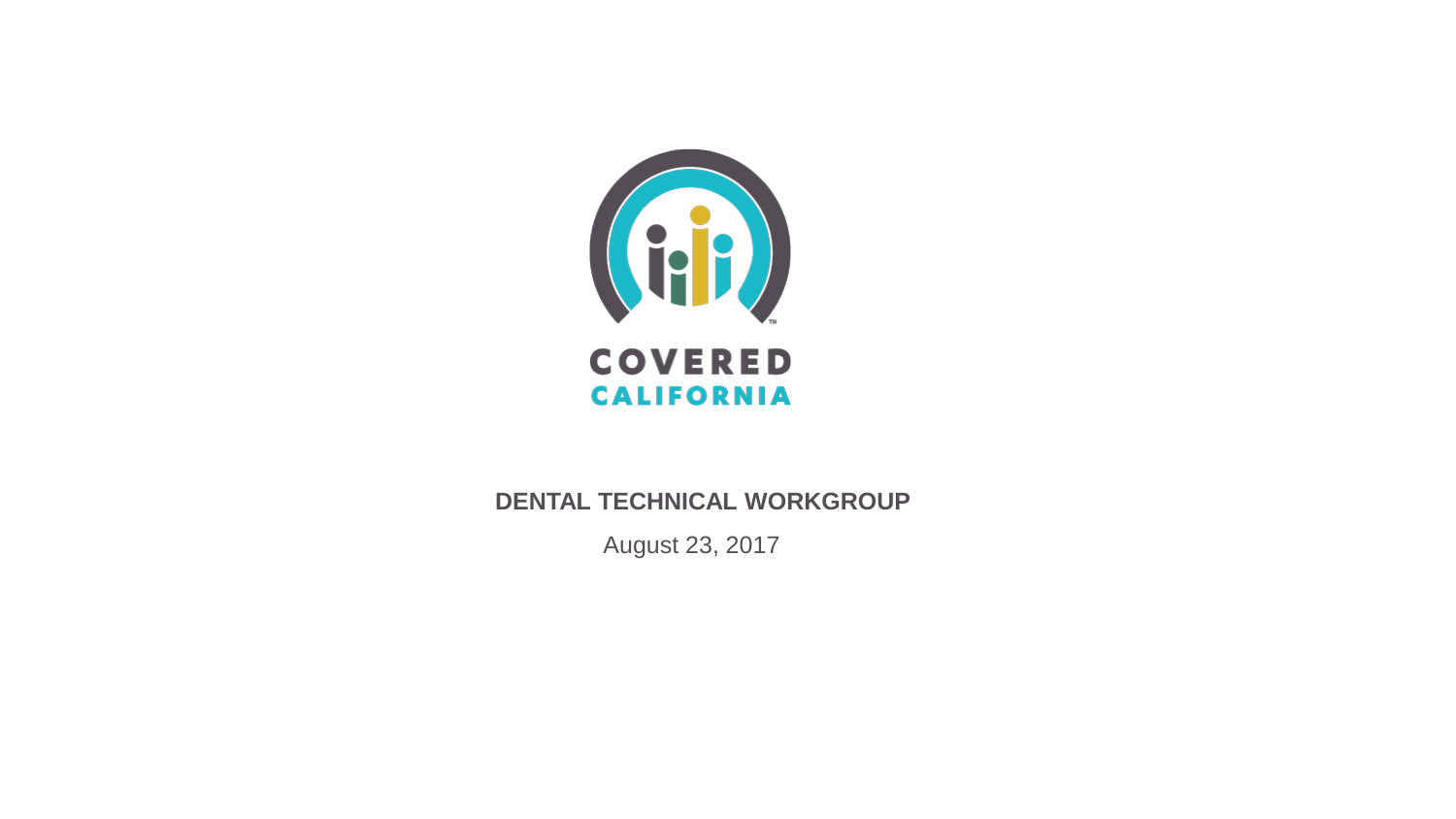#### **AGENDA**

**Dental Technical Work Group Meeting and Webinar August 23, 11:00 a.m. - 12:30 p.m.**

| <b>Agenda Items</b>                                         | <b>Suggested Time</b>    |
|-------------------------------------------------------------|--------------------------|
| I. Welcome and Introductions                                | $11:00 - 11:10(10 min)$  |
| <b>II. Copayment Schedule</b>                               | $11:10 - 11:30$ (20 min) |
| III. Covered California Dental Standard Benefit Plan Design | $11:30 - 12:20$ (50 min) |
| <b>IV. Next Steps</b>                                       | 12:20 - 12:30 (10 min)   |

**Send public comments to [QHP@covered.ca.gov](mailto:QHP@covered.ca.gov)**

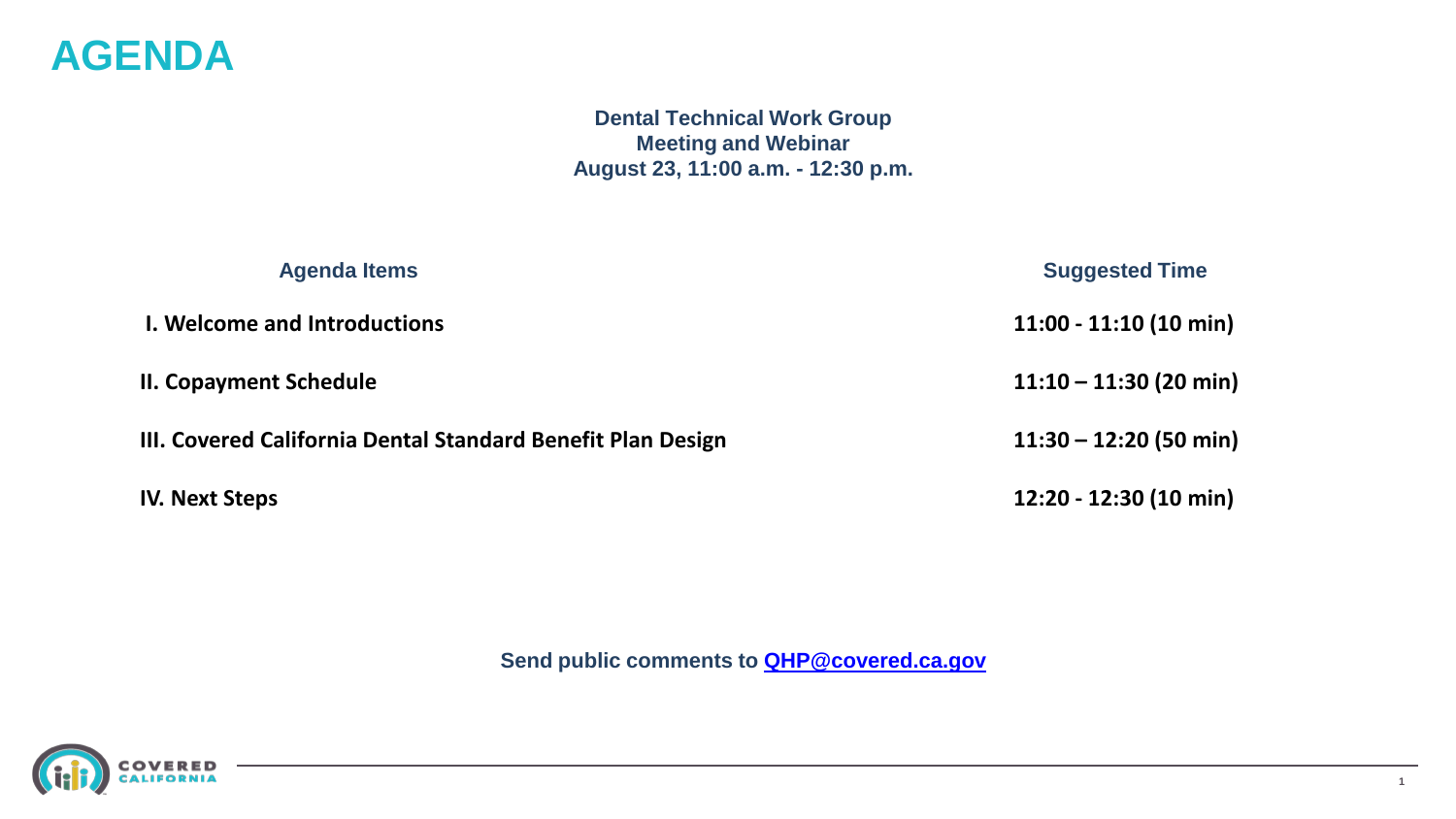# **COPAYMENT SCHEDULE**

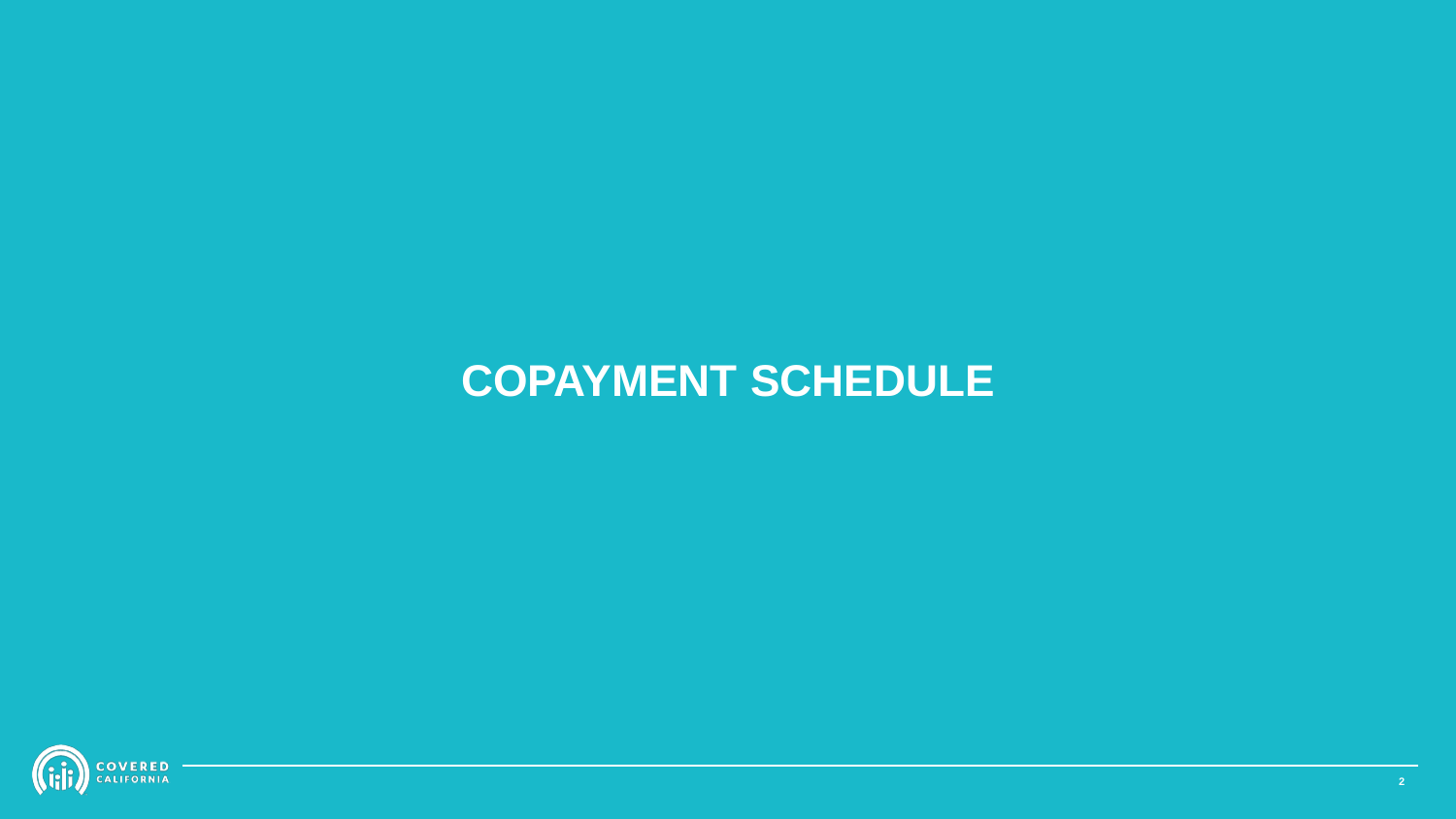## **COPAYMENT SCHEDULE**

### **2018 CDT Codes**

- D1110 Prophylaxis adult
	- o Removal of plaque, calculus and stain from the tooth structures in the permanent and transitional dentition. (No Charge)
- D4346 new 2018 code
	- o Scaling in presence of generalized moderate or severe gingival inflammation full mouth, after oral evaluation (\$220)

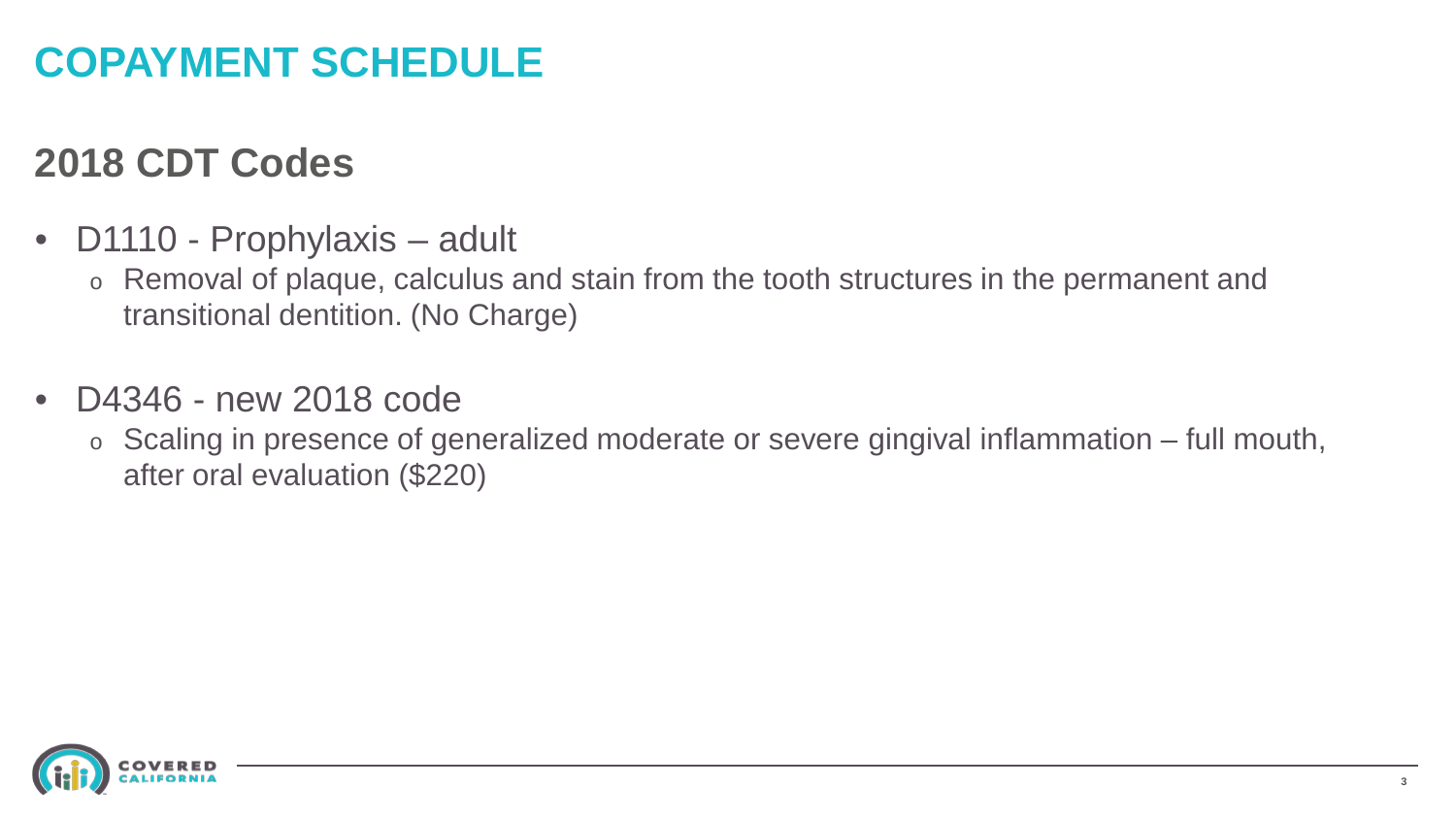# **2019 DENTAL STANDARD BENEFIT PLAN DESIGN**

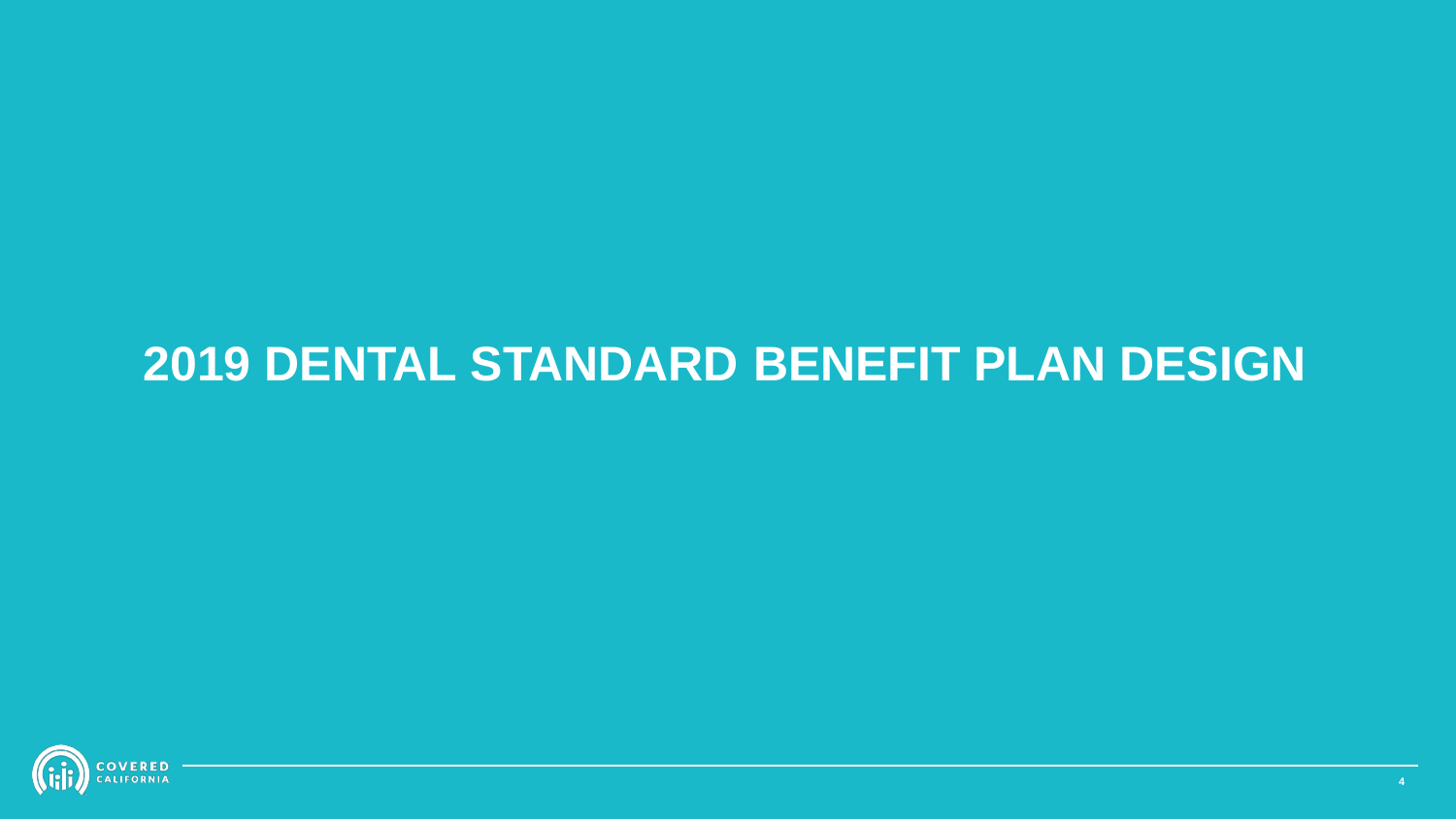## **COVERED CALIFORNIA DENTAL PLAN DESIGN**

## **2019 Dental Standard Benefit Plan Design Discussion Topics:**

#### • Adult Benefits

- o Adult Orthodontia
- o Adult Diagnostic and Prevention Plans
- o Adult High and Low Deductible Plan Designs

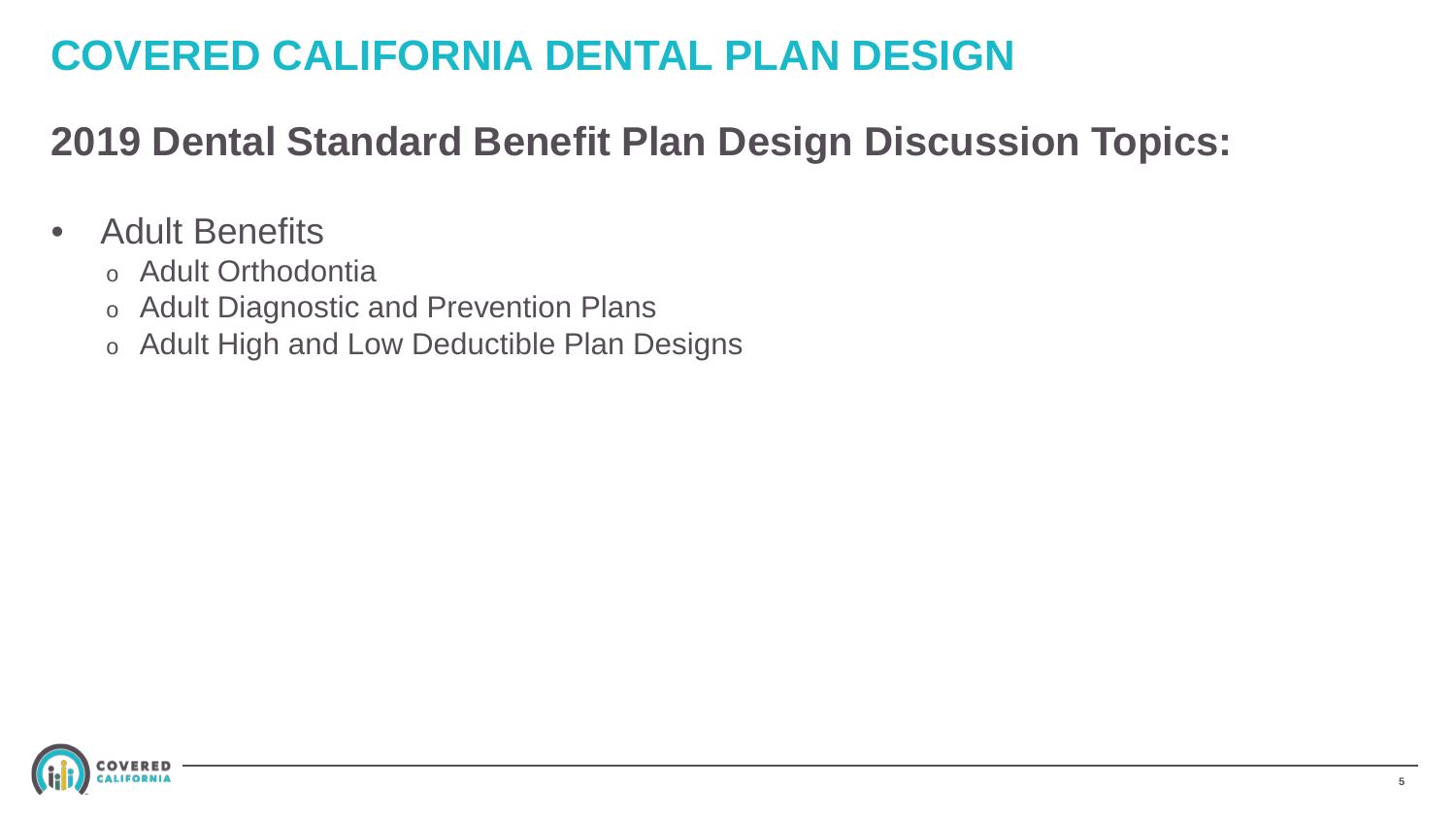## **COVERED CALIFORNIA DENTAL PLAN DESIGN**

## **2019 Dental Standard Benefit Plan Design Discussion Topics:**

- AV Calculations
	- o Pediatric Dental 86.98% AV on coinsurance plans
	- o Pediatric Dental 85.10% AV on copayment plans

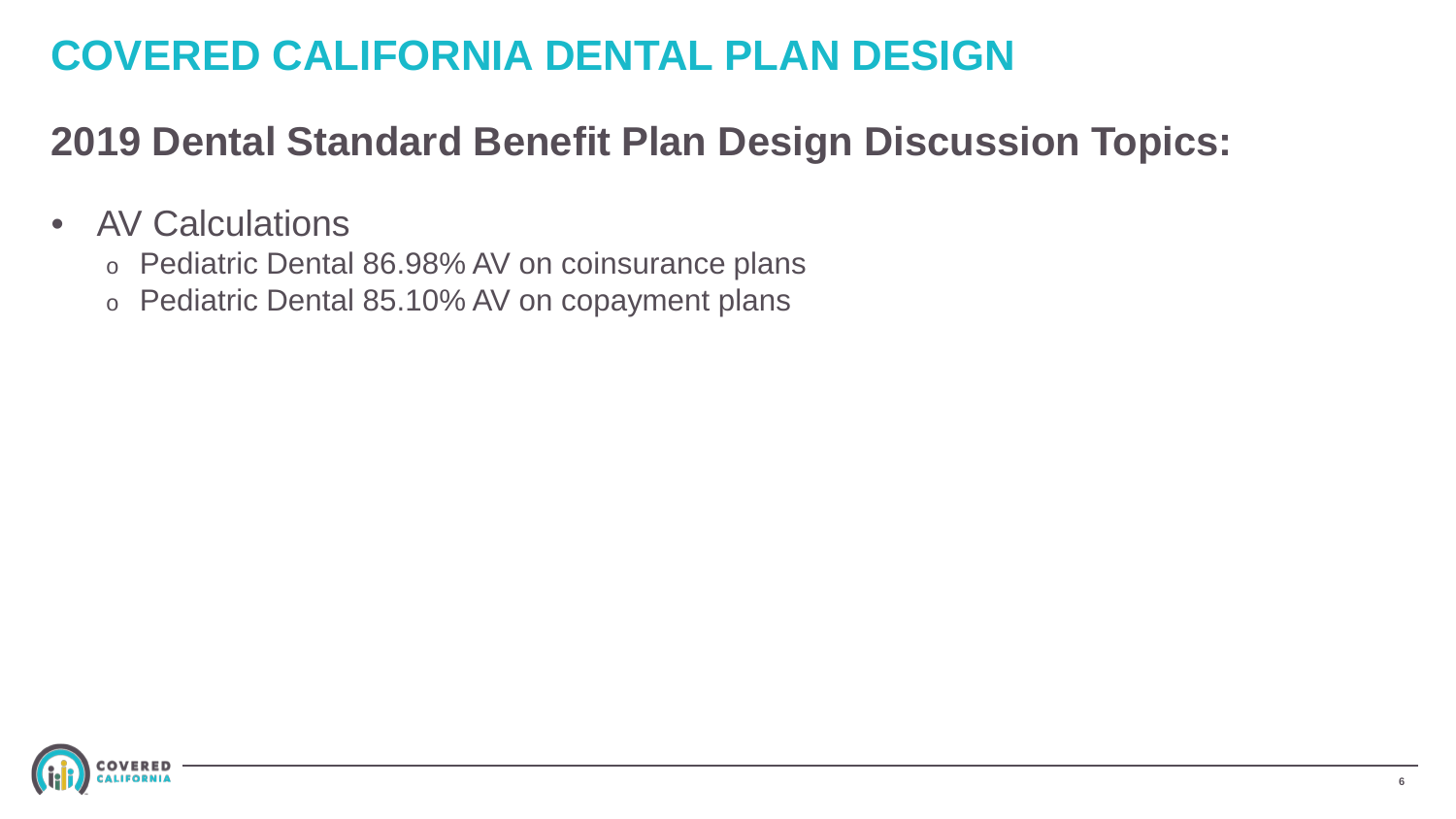## **COVERED CALIFORNIA DENTAL PLAN DESIGN**

## **2019 Dental Standard Benefit Plan Design Discussion Topics:**

• Independent Dental Plan Purchase